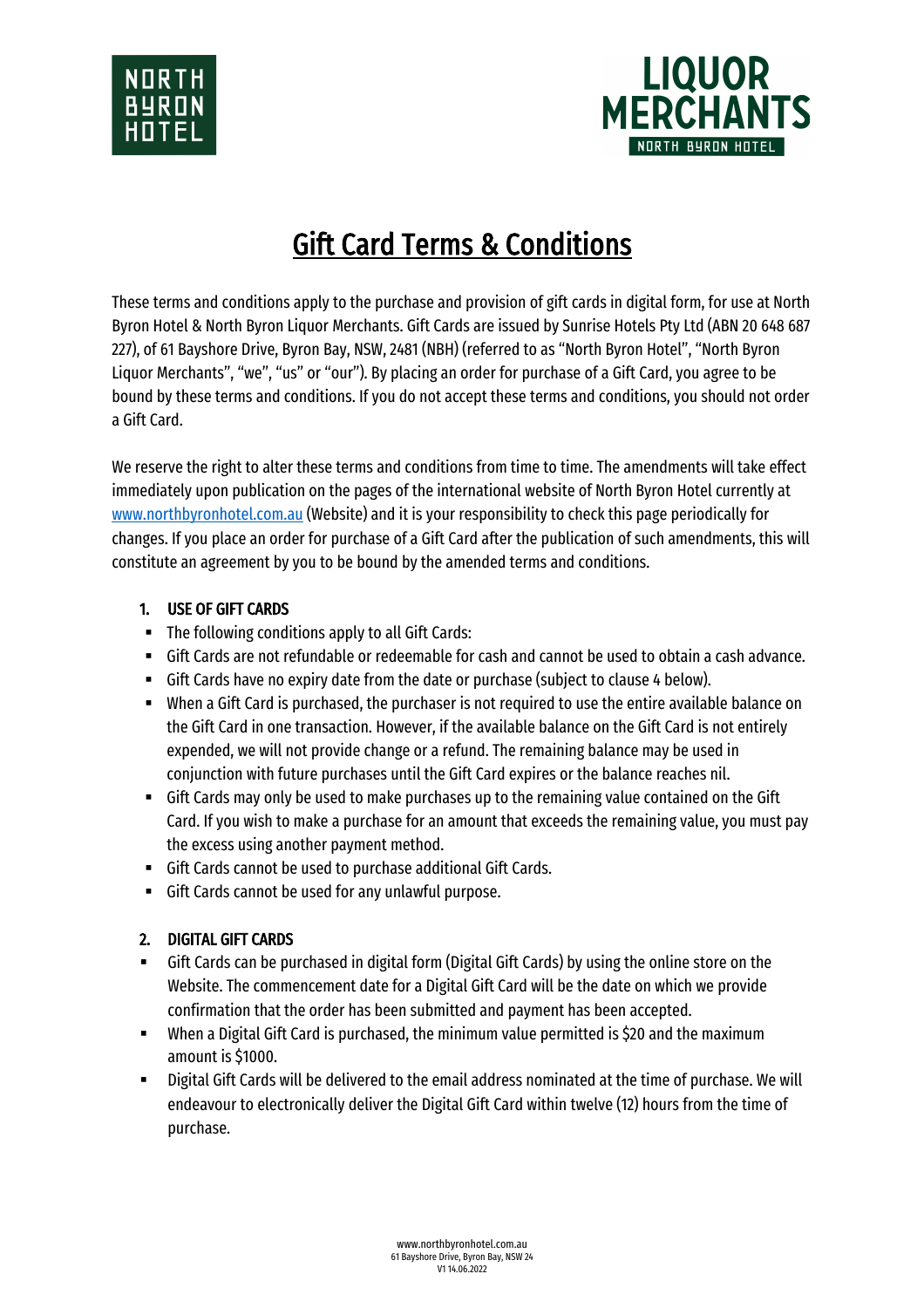



## 3. CREDIT CARD PAYMENTS

- § Payment for Gift Cards (both Physical and Digital) may be made by cash, Visa, MasterCard or American Express. For purchases made using the online gift card store on the Website, we will process your payment via a payment gateway, which will display the total amount paid for the Gift Card on a final screen prior to payment.
- By clicking 'Pay Now' you authorise us to debit the total amount from your nominated credit card.
- We will not be required to fulfil any order where a nominated payment card is declined by a financial institution. If this occurs, you acknowledge that we may contact you (by using the contact details provided with your order) to make alternative payment and delivery arrangements.

#### 4. PROMOTIONS AND DISCOUNTS

§ Gift Cards may not be used in conjunction with any promotion, discount or offer made by us.

## 5. CANCELLATION OF GIFT CARDS

- Once you have placed an order for a Gift Card and your payment has been accepted, we will not be able to cancel the order if requested by you.
- In addition, we reserve the right to cancel any order for a Gift Card at any time, without notice, for any reason. This may include where we decline to accept payment from you by credit card for any reason. If we decline to accept payment, we will not process your order and may not contact you to inform you that your order will not be processed.
- In the event of suspected or proven fraud and / or improper use of the Gift Card, we reserve the right to suspend, pending investigation, or cancel any Gift Card without notice.
- We reserve the right to cancel the Gift Card scheme for any reason at any time and without notice. In these circumstances, any cards issued prior to the cancellation or revocation will be valid until their expiry date has elapsed or may be refunded at our sole and absolute discretion.

#### 6. FAULTY GIFT CARDS

■ We will not re-issue a Gift Card that is claimed to be faulty or damaged unless the Gift Card is proven to be faulty or damaged as a result of the production process or otherwise due to the fault of North Byron Hotel its agents or contractors.

#### 7. DISCLAIMER

- You are responsible for the use and safety of your Gift Card. You are liable for all transactions on your Gift Card, except to the extent to which there has been proven fraud or negligence by us or by any of our employees. We will not replace, or refund lost or stolen Gift Cards which have not been activated during the validity period.
- We accept no responsibility for any loss or damage, whether direct or indirect and however caused (including through negligence) that you may suffer in connection with any Gift Cards that are on sold through any online auction sites. In addition, we are not liable for any losses suffered or incurred due to delay in delivery or for any lost or misdirected Gift Cards, including any Gift Cards lost or misdirected in the mail.